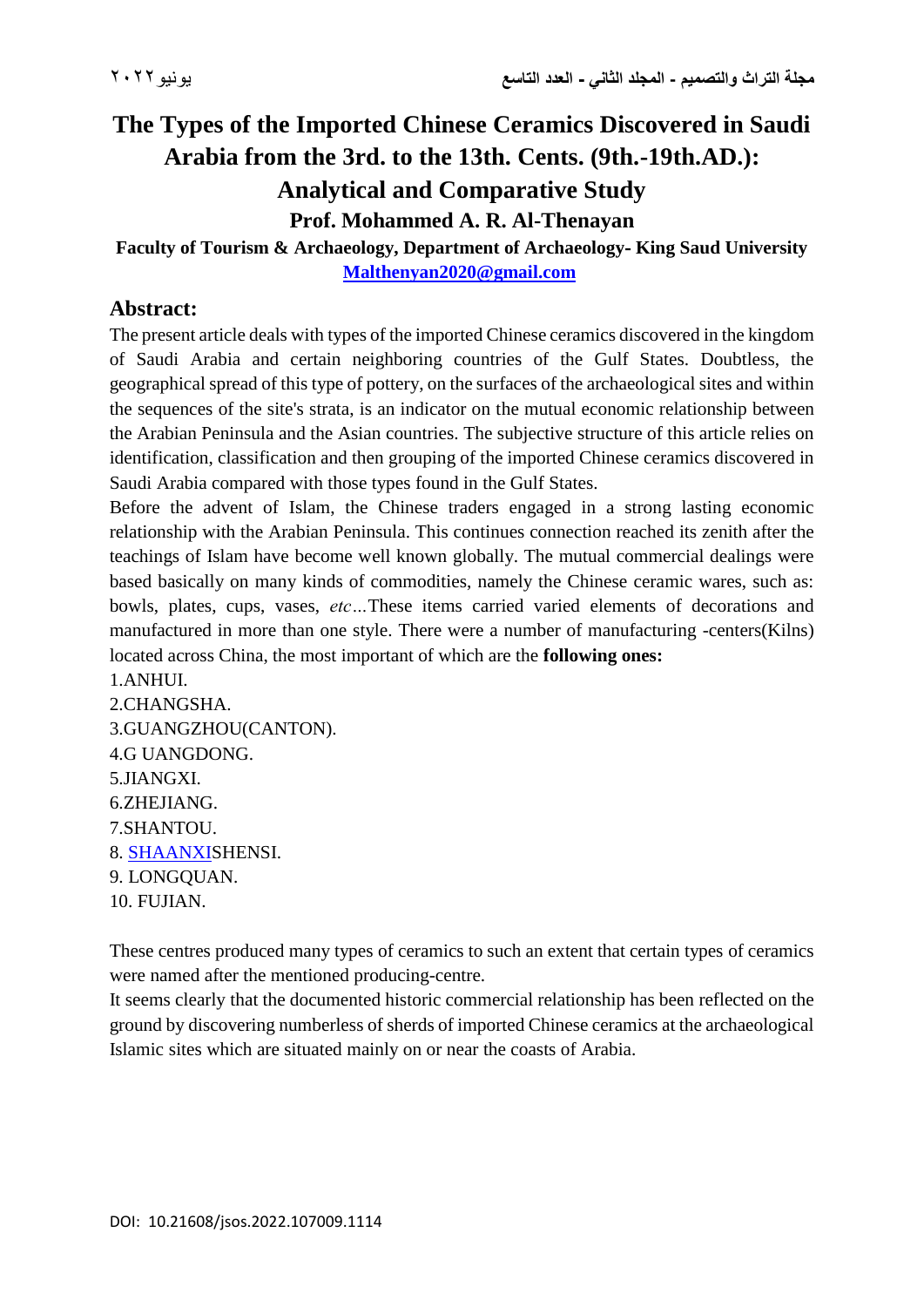**The archaeological reports of fieldwork conducted in Saudi Arabia indicate that a number of imported Chinese ceramic wares were unearthed. The striking types of which are the following:**

#### **(1). Imported Chinese Longquan Celadon Ceramic:**

This type of ceramic found in a number of archaeological sites (such as: Syrian, 'Aththar, 'Antar, Khuraybah, al-Hawra and al-Jar) which are all situated along the western coast of Saudi Arabia. Tentatively, the imported Chinese Longquan Celadon was discovered in the mentioned sites belonging to the period between the  $4<sup>th</sup>$ .  $-6<sup>th</sup>$ . centuries H. (the 10<sup>th</sup>.  $-12<sup>th</sup>$ .AD). Varieties of types of this Longquan Celadon ceramic, such as Yue and Dehua, were unearthed in some sites in the Gulf States, they have been dated to the period placed between the  $3<sup>rd</sup>$ -7<sup>th</sup>. centuries H (the 9<sup>th</sup>.  $-13<sup>th</sup>$ . cents AD).

#### **(2). Imported Chinese Unglazed Celadon:**

A few number of this type was discovered in one archaeological site called 'Aththar which is located on the coast of the Red Sea. It is believed that it relates to the  $4<sup>th</sup>$ .  $-6<sup>th</sup>$ . H centuries (the  $10^{th}$ .  $-12^{th}$ .AD. cents.).

#### **(3). Imported Chinese Blue &White Porcelain:**

Decorated and undecorated (Plain) imported blue and white Porcelain wares were found in abundant on the west coast of Saudi Arabia, namely in the two sites of 'Aththar and al-Sharjah. The initial assessment of their dates are placed between the  $8<sup>th</sup>$ .  $-11<sup>th</sup>$ . H centuries (the  $14<sup>th</sup>$ .  $17<sup>th</sup>$ .AD cents.). On the same coast where another archaeological site called 'Ulayb is located, this type was unearthed. Comparatively, its date is late and placed between the  $10^{th}$ .  $-13^{th}$ . centuries H. (the  $16<sup>th</sup>$ .  $-19<sup>th</sup>$ .AD. cents.). On the other hand, on the upper section of the west coast where there some ancient ports, such as Dar 'Antar, al-Khuraybah and al-Hawra, the imported Chinese b &w Porcelain sherds were discovered and they dated to time of the Ming and Song dynasties. Early type of which was found in the archaeological site of al-Mabiyat and it is dated to the period placed between the  $4<sup>th</sup>$ .  $-5<sup>th</sup>$ .H centuries (the 10<sup>th</sup>.  $-12<sup>th</sup>$ .AD cents).

On the eastern coast of Saudi Arabia, late b &w Porcelain wares, along with Annamese wares and Plain Celadon were discovered near the coastal city of al-Jubayal and near the inner city of al-Ahsa'. They were placed between  $11<sup>th</sup>$ .  $-12<sup>th</sup>$ . H centuries (17th.  $-18<sup>th</sup>$ . cents AD).

In addition to the existence of this type in the coastal sites of the Gulf States, other two types of which are found, *viz.*, Qingbai a Swatow. The former type was dated to the 6<sup>th</sup>. -8<sup>th</sup>.centuries H  $(12<sup>th</sup>$ .  $-14<sup>th</sup>$ . cents AD), whereas the latter type was backed to the 10<sup>th</sup>.  $-11<sup>th</sup>$ . centuries H (the  $16<sup>th</sup>$ .  $-17<sup>th</sup>$ .cents AD).

#### 4.**Imported Chinese Stoneware:**

Once again, the two archaeological sites of 'Aththar and al-Sharjah, located on the west coast of Saudi Arabia, are the prominent places where the imported Chinese Stoneware was found, specifically the underglaze grey type. Reports indicate that these findings belong to the Northern Song and Ming dynasties.

Archaeological fieldwork activities along the shores of the Gulf States resulted in finding certain types of the imported Chinese Stoneware, namely: Martaban, Dusun and Changsha. Their dating is placed between the  $3<sup>rd</sup>$ -6<sup>th</sup>. centuries H. (9<sup>th</sup>. -12<sup>th</sup>. cents.AD).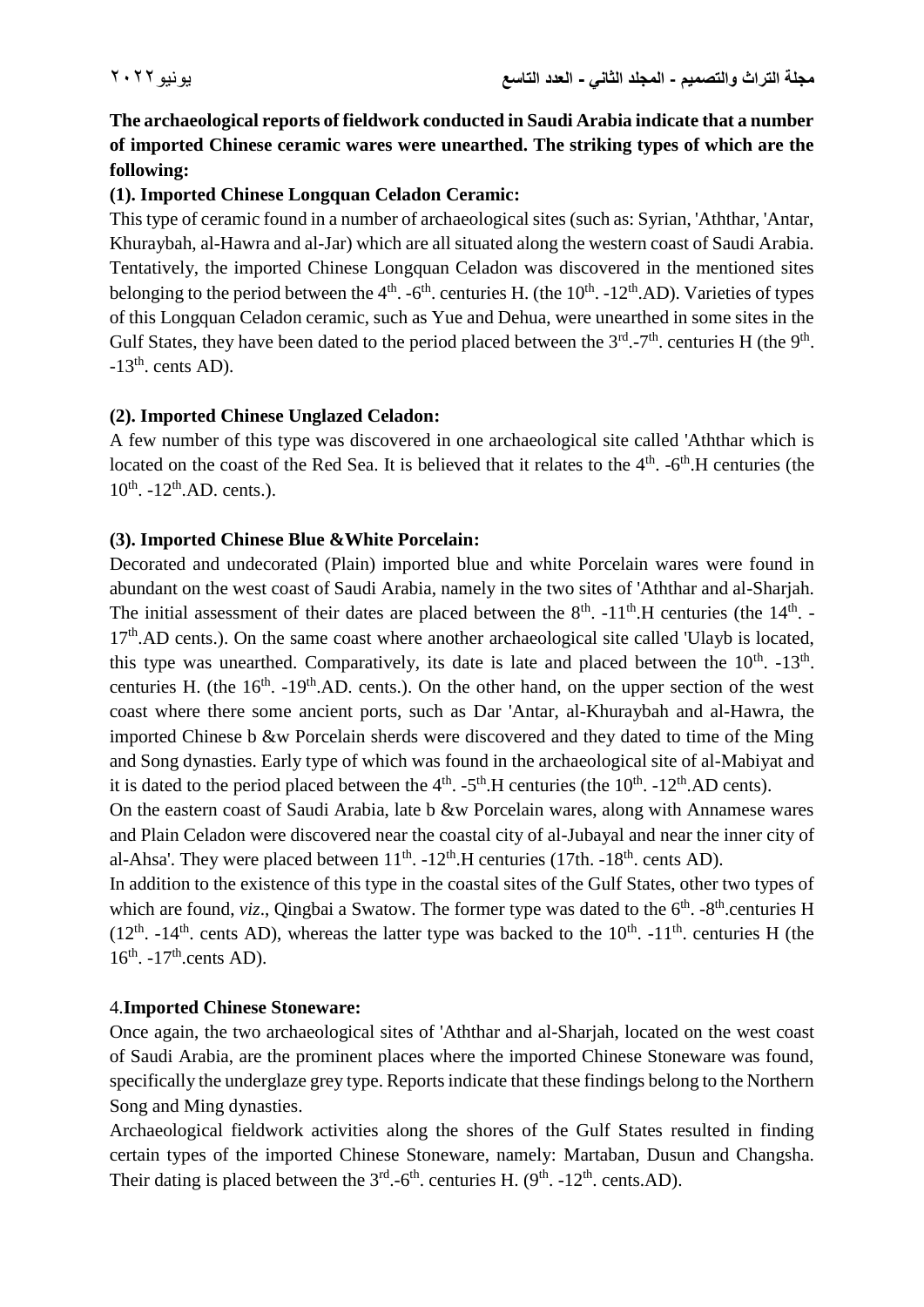Roughly speaking, in the sake of gaining a complete picture about the finding of the imported Chinese ceramics in the Gulf States, neighboring Saudi Arabia from the south and the east, certain types of this kind were discovered.

## **I.Yemen:**

Archaeological missions working along the southern shore of Yemen discovered a number of imported Chinese types, mainly to the north and north-east and west of Aden, where the sites of al-Qarw, Khanfar, kud al-Saylah, Khalfat and Sharwayn are situated. The following are the most common types:

#### **i. Imported Chinese Porcelain:**

With its varieties, such as:

- a. Ying Ching.
- b. Tang with ivory colour.
- c. LONGQUAN.

#### **ii. Imported Chinese Celadon:**

Its varieties that were found are:

a. Yueh Chou.

b. Lung- Chuan.

#### **iii. Imported Glazed Stoneware:**

This type was found along with its variety called Yue Stoneware.

Excavations conducted at the archaeological port site of al-Shihir revealed additional types of imported Chinese ceramics*, viz.:*

**iv. Imported Chinese Blue &White Porcelain.**

**v. Stoneware of Dehua type.**

**vi. Longquan Celadon.**

**vii. Changsha &Martaban Stoneware.**

To the east of the site of al-Shihir, where the port of Shirmah is located, a huge number of pottery sherds belonging to the imported Chinese wares were recovered. Port's excavations revealed the following types of ceramics:

- **i. Green Stoneware called Yao.**
- **ii. Green Stoneware called Yue.**
- **iii. Ivory Stoneware called Ding.**
- **iv. Porcelain called Qingbai.**

Other Chinese ceramics types that were found in certain sites situated near the Yemeni cities of Mawzi', Hays and Mokha, viz.:

- **i. Grey Stoneware glazed with dark brown.**
- **ii. Late Celadon ceramic.**
- **iii. White &Blue Porcelain.**
- **iv. Mono &Multi coloured European Porcelain.**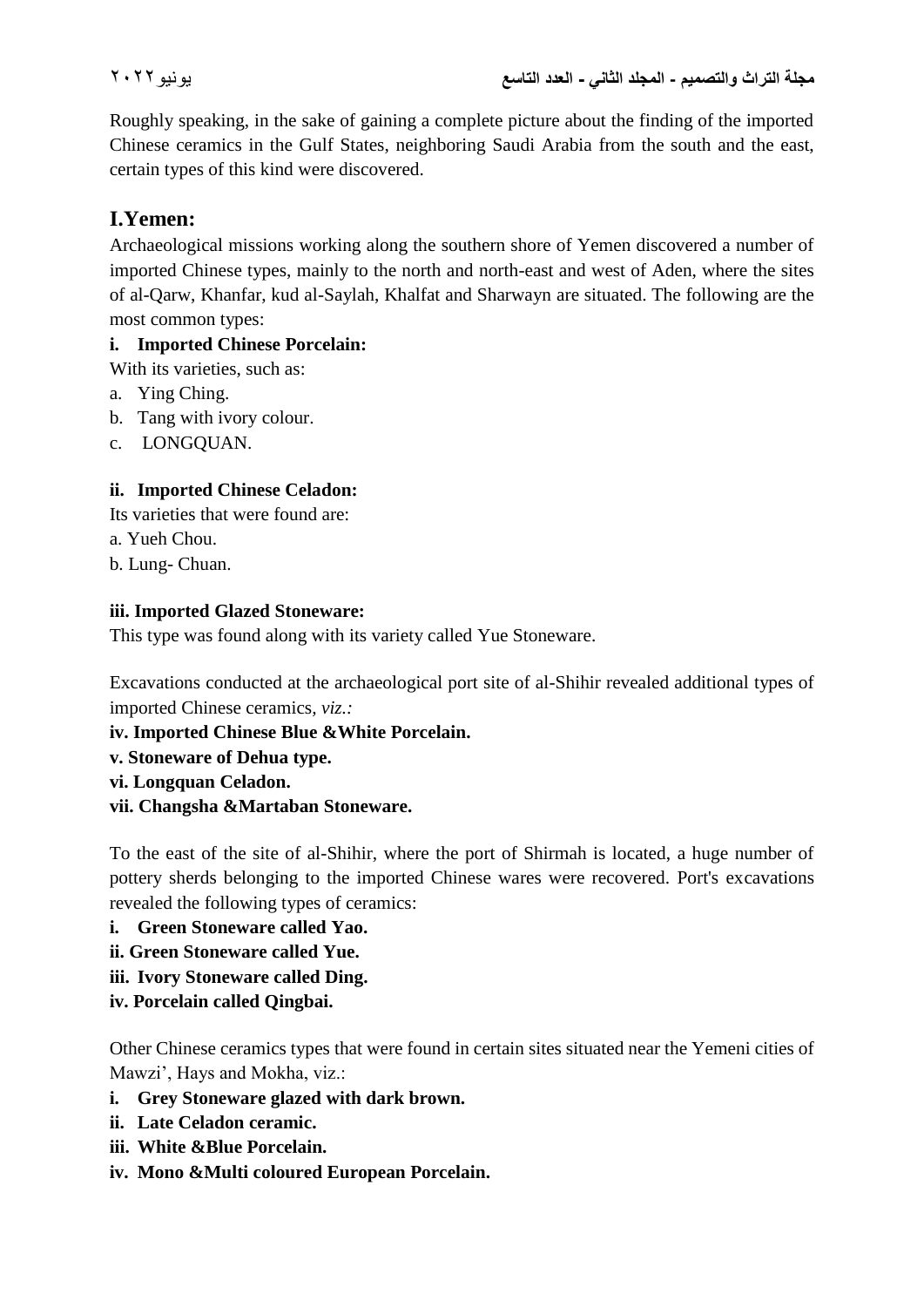## **II. Oman:**

The latest archaeological diggings in Oman show that two main types of imported Chinese ceramics were discovered, *viz.*,:

- **i. Imported Chinese Porcelain ceramic related to the Ming Dynasty.**
- **ii. Imported Chinese Celadon ceramic related to Ming Dynasty.**

## **III. United Arab Emirates:**

Recent archaeological activities in the proximity of the two main archaeological sites of Kush and al-Mataf resulted in finding the following ceramic types:

- **i. Imported Celadon ceramic of Yue type.**
- **ii. White Stoneware related to Northern &Southern Song Dynasty.**
- **iii. White Stoneware incised with Luttes flowers.**
- **iv. Imported Celadon ceramic of Longquan type.**
- **v. Imported White &Blue Porcelain.**

## **IV. Qatar :**

Very limited archaeological fieldwork was conducted in Qatar, nevertheless, the site of al-Zubarah produced certain types of the imported Chinese ceramics:

- **i. Imported Chinese Porcelain ceramic decorated with underglaze black colour.**
- **ii. Imported Chinese Porcelain ceramic decorated with reddish-brown colour.**

## **V. Bahrain:**

Similar to the current condition in Qatar, a few imported Chinese sherds were found only in the Islamic Fort of Bahrain.These pottery sherds belong to a single type of the imported Chinese Porcelain.

## **VI. Kuwait:**

The two archaeological sites of Sa'idah and al-Zur Fort, which are both situated in Failaka Island, provided three types of imported Chinese ceramics, viz.:

**i. Imported Chinese Porcelain ceramic with decorations carried out in blue.**

**ii. Imported Chinese Porcelain ceramic with decorations executed in black.**

**iii. Imported Chinese Porcelain ceramic decorated with reddish-brown colour.**

These types are dated to a late period of time, specifically to the Qing dynasty (1054-1331H (1644-1912AD). Additionally, there are other archaeological sites in Kuwait, such as: Um al-Namil Island, Bihitah and al-Qusur, all produced similar imported Chinese types of ceramic.

### **References:**

 Ibrahi, Mohammed; al-Talhi, Dhif Allah, Jilmore, Michael, Mursi, Jamal."Taqrir Mabdai 'An Nta'j al-Istakshafat al-Athriah fi Mawqi' al-Mabiat al-Islami(al-mussim al-Awal 1404- 1984", Atlal, vol.9, (al-Riyadh: 1405-1985), pp.113-123, (Pls., 97-117).

 Ibn Batutah, Abu 'Abdallah Mohammed b.'Abdallah.,"Rihlat Ibn Batutah: al-musamat Tuhfat al-Nidar fi Gharib al-Amsar wa-'Aj'ib al-Asfar, 2vols., edited by Dr. 'Ali al-Muntasir al-Katani, (Beirut, 1401-1981).